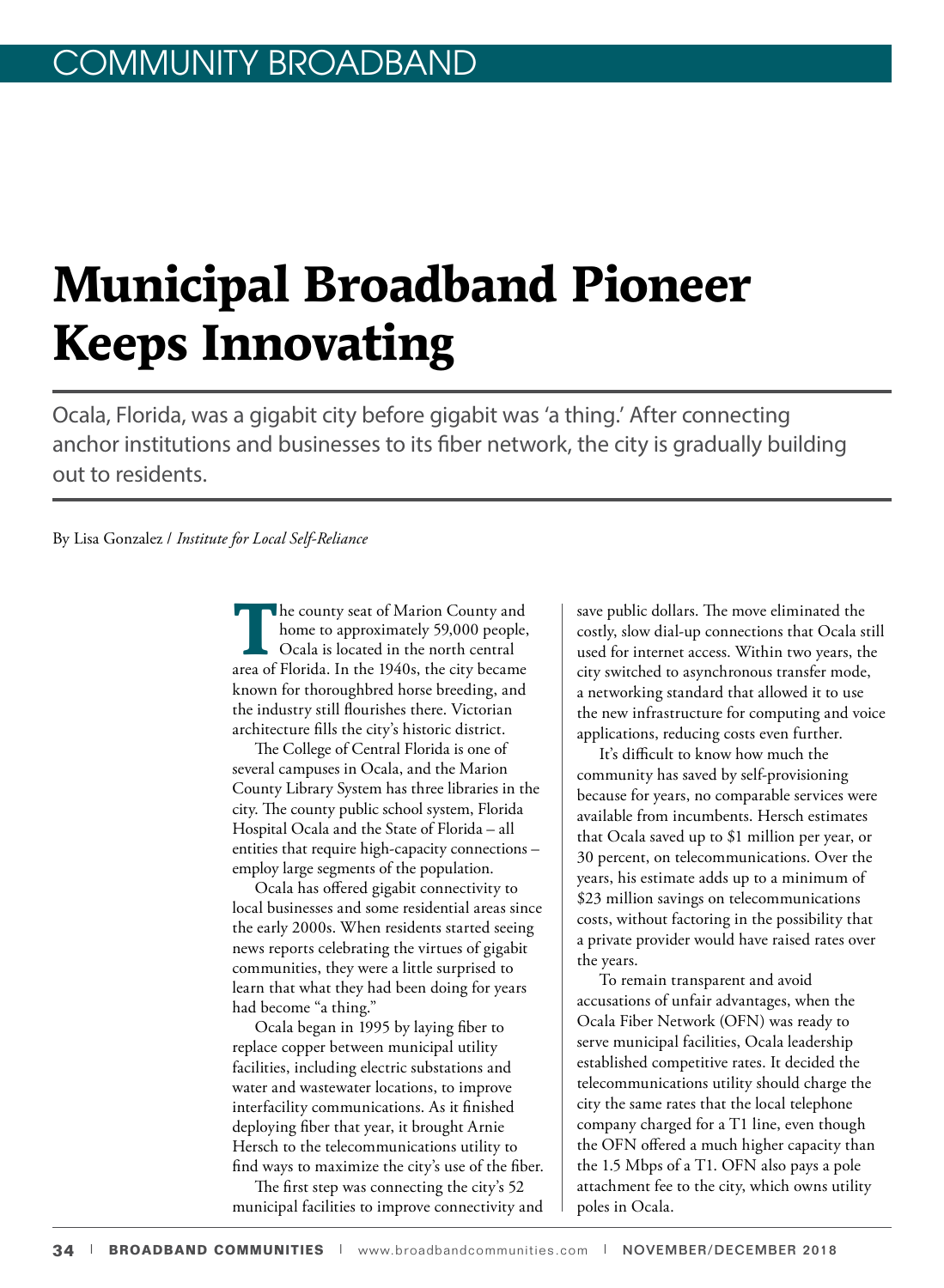

The gazebo in Ocala's downtown square and the Horse Fever sculpture. Ocala is known as the "Horse Capital of the World."

The city funded the deployment with a \$4 million interdepartmental loan from the electric utility reserve funds to the telecommunications utility. After years of steady, incremental expansion, funded by the telecommunications division, the network has grown to about 760 fiber miles. The telecom utility has always been a division of the electric utility, and personnel from both divisions worked on the deployment to reduce costs and keep both divisions up to speed on each other's projects.

### **EXPANDING OFN'S REACH**

In 1997, when community anchor institutions were unable to access the broadband capacity they needed from the incumbent, Ocala was ready to fill that need. CAIs began dropping the incumbent's \$400 per month T1 service to sign up for 10 Mbps from OFN. Hospitals and clinics were some of the first and most enthusiastic to get on the network. By the late 1990s, OFN leased dark fiber to radiologists, hospitals and other health care providers. They used the connections to establish their own networks for transferring sensitive, data-heavy files and voice data among

facilities. OFN also leased dark fiber to Level 3.

By 2011, businesses and a small number of home offices benefited from the OFN, and the city decided to look into the possibility of sharing the resource with residents. Consultants hired to develop a feasibility study recommended that Ocala continue to expand the OFN footprint in commercial areas where larger employers were located or areas new employers find desirable, such as industrial parks. However, the consultants didn't recommend that Ocala expand the OFN citywide to serve residents, noting that the project would require substantial investment. They pointed out, however, that communities in which residents had access to FTTH typically experience benefits that outweigh costs.

Elected officials in Ocala haven't always been politically or philosophically consistent on the topic of competing with the private sector. When the telecom division was still in the dial-up business, it resold service from nearby GATOR NET, operated by the city of Gainesville. Uneasy about competing with the private sector, the

Ocala City Council instructed the telecom division to sell off the resale service to a private company.

However, that was years ago, and a different city council has no qualms about the work OFN does for the community. Today, OFN offers several services for local businesses, including dark fiber, colocation services, dedicated internet service and private networks for businesses that have multiple locations. OFN offers businesses four standard shared internet access tiers and has worked with companies that require specialized services.

#### **RESIDENTIAL SERVICE**

When Ocala began serving residential subscribers, it did so on a case-by-case basis and grew slowly. When a business needed fiber connectivity to a home office, the telecom division connected the home as long as the business paid for the residential connection. The utility took a similar approach through 2012.

The first home to receive fiber connectivity belonged to the IT director for a radiology clinic, who needed the connection to keep the clinic operating smoothly day and